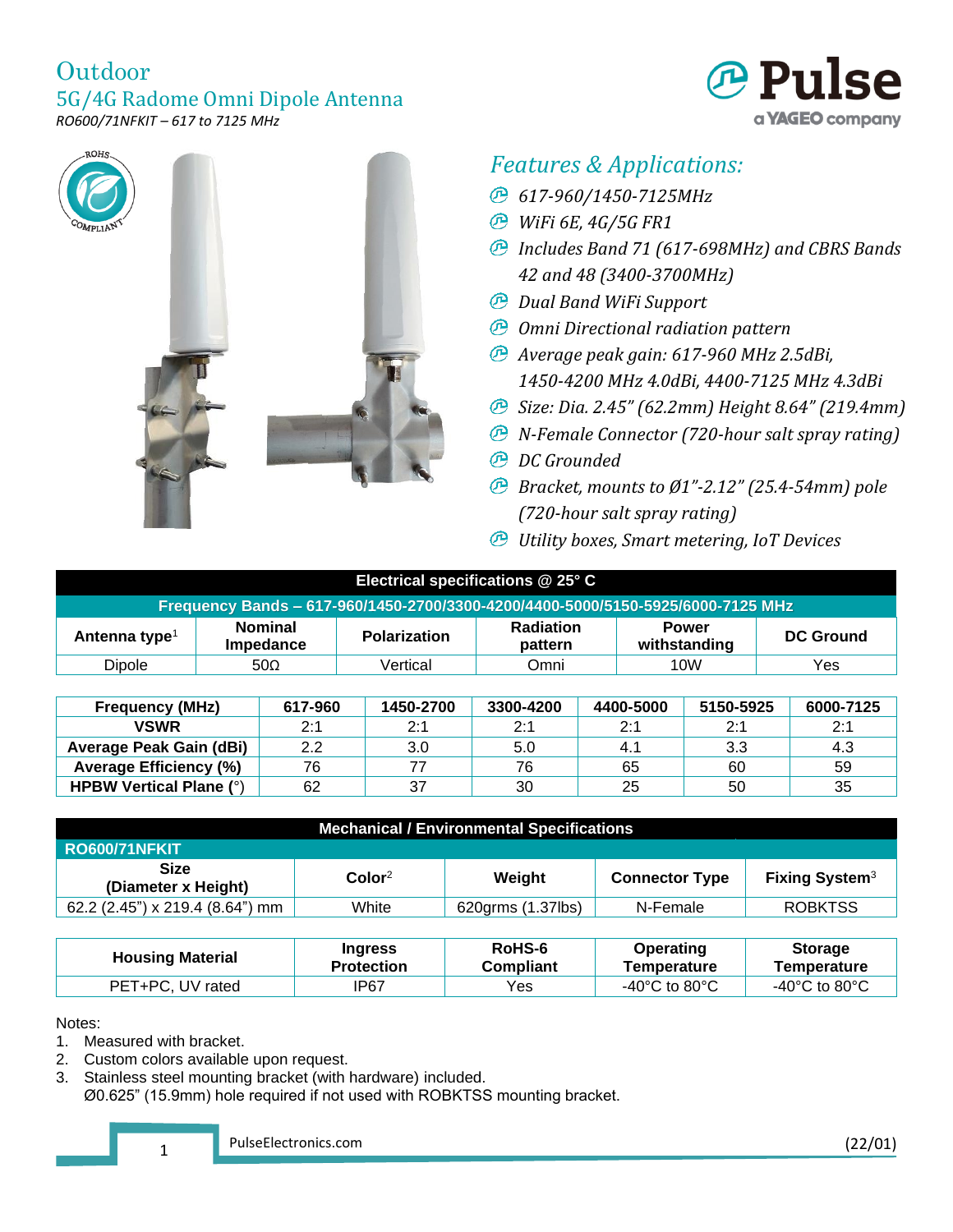

#### Mechanical Drawing



**Dimensions:** Inches (mm) Unless otherwise specified, all tolerances are ±.010 (0.25mm)

2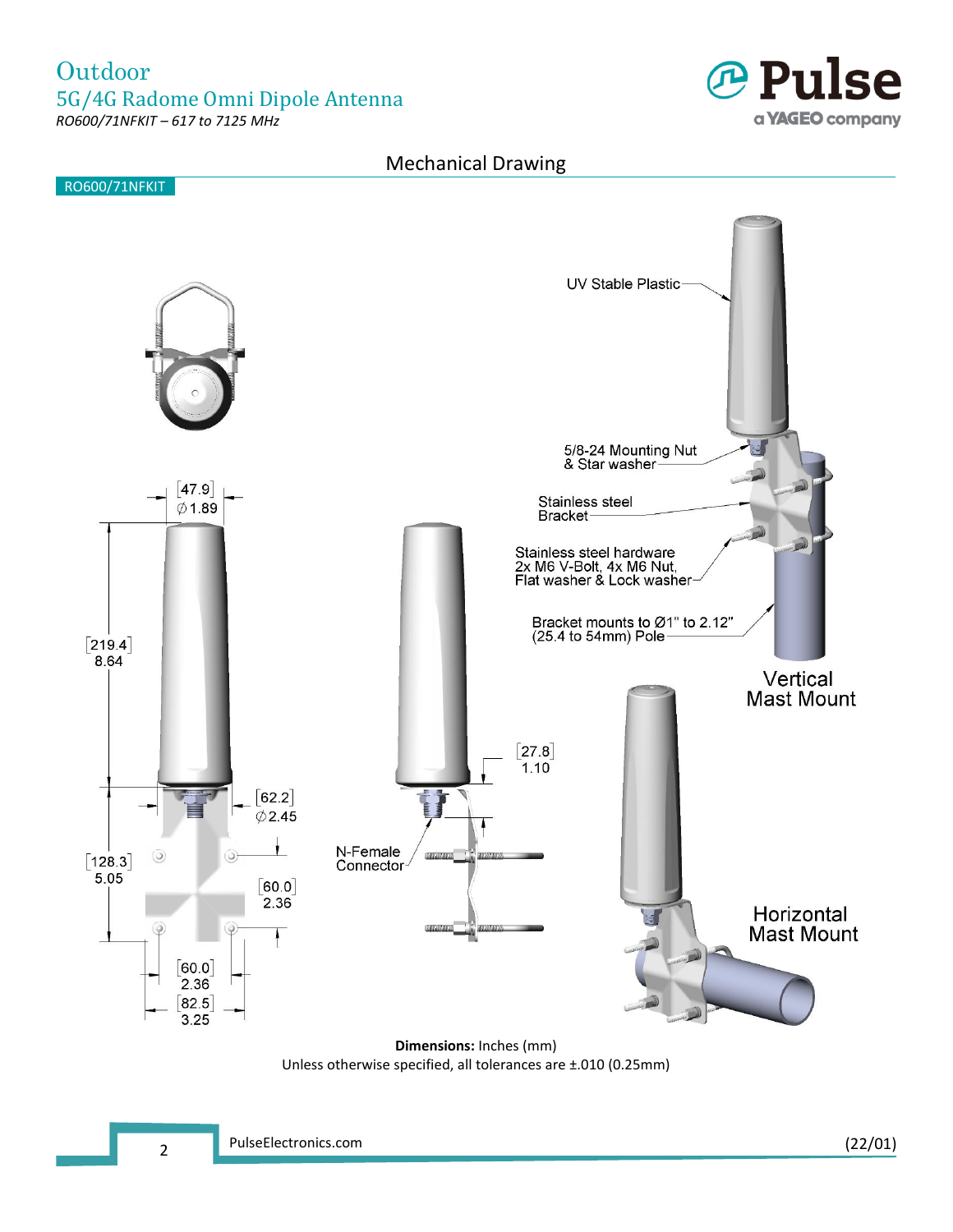

#### Test Setup

RO600/71NFKIT



RO600/71NFKIT antenna sample measured on bracket.

## Charts- VSWR



PulseElectronics.com (22/01)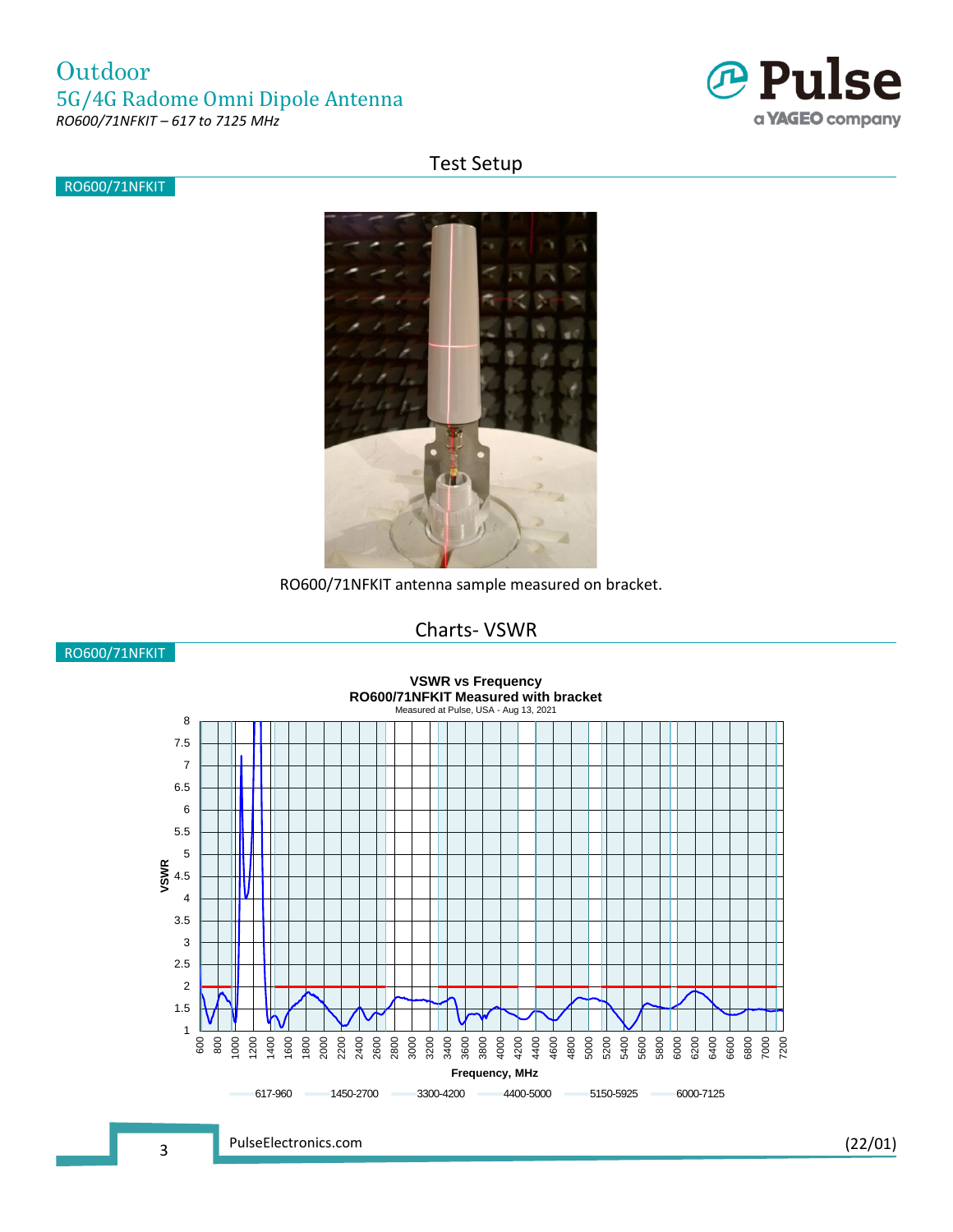

#### Charts- Peak Gain and Efficiency





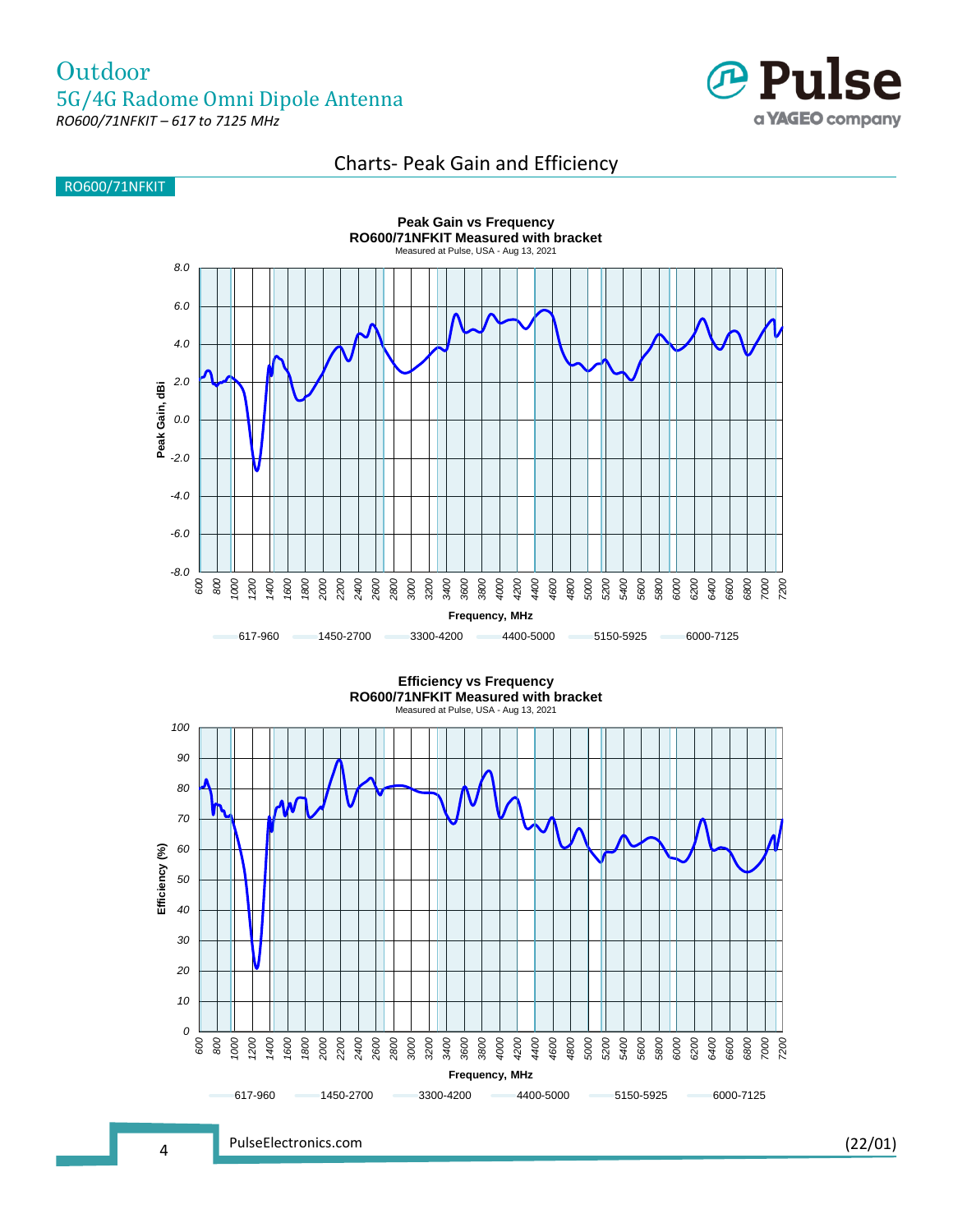# **Outdoor** 5G/4G Radome Omni Dipole Antenna

*RO600/71NFKIT – 617 to 7125 MHz*



### Charts- XY Gain Plots

![](_page_4_Figure_4.jpeg)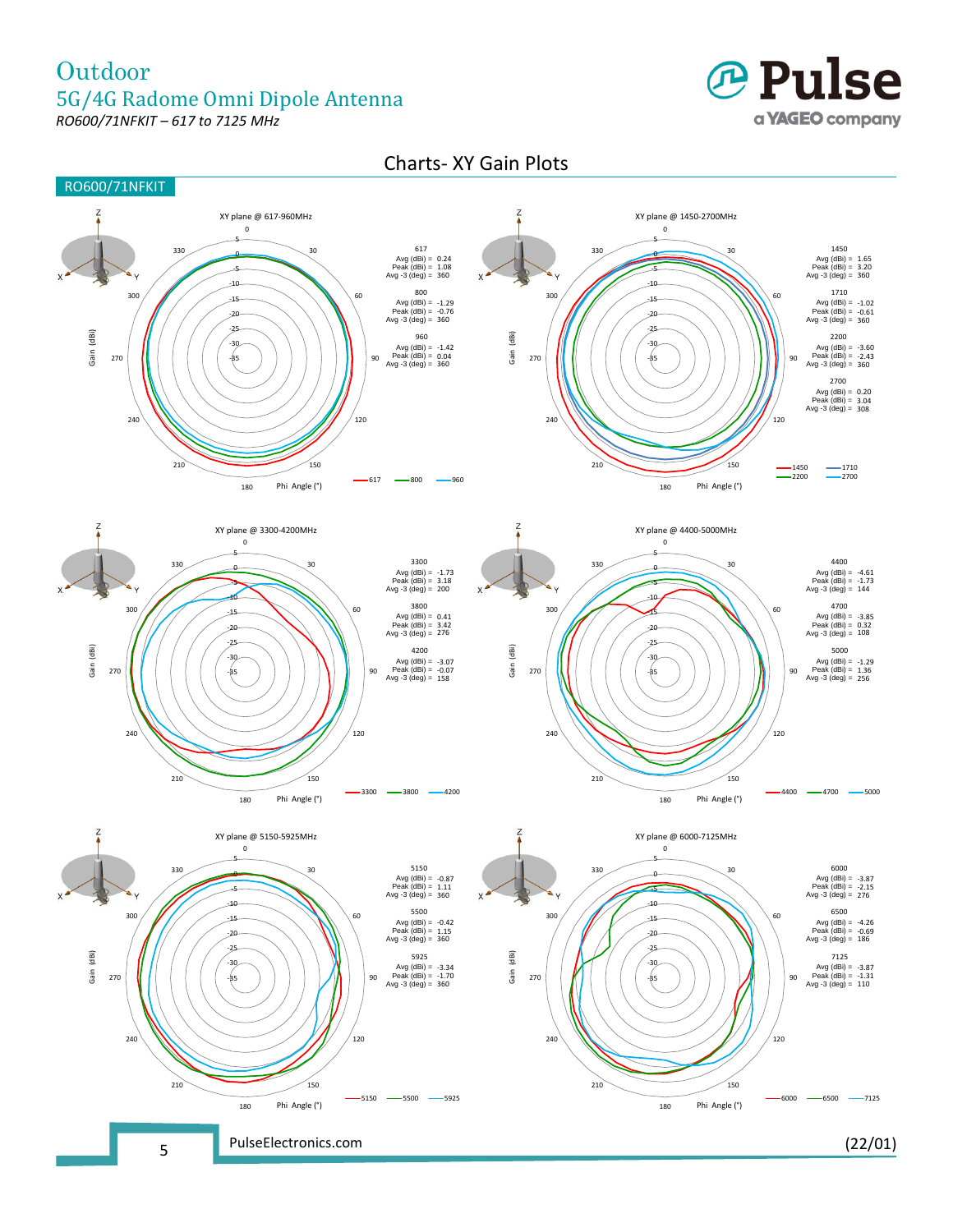# **Outdoor** 5G/4G Radome Omni Dipole Antenna

![](_page_5_Picture_1.jpeg)

![](_page_5_Picture_2.jpeg)

#### Charts – XZ Gain Plots

![](_page_5_Figure_4.jpeg)